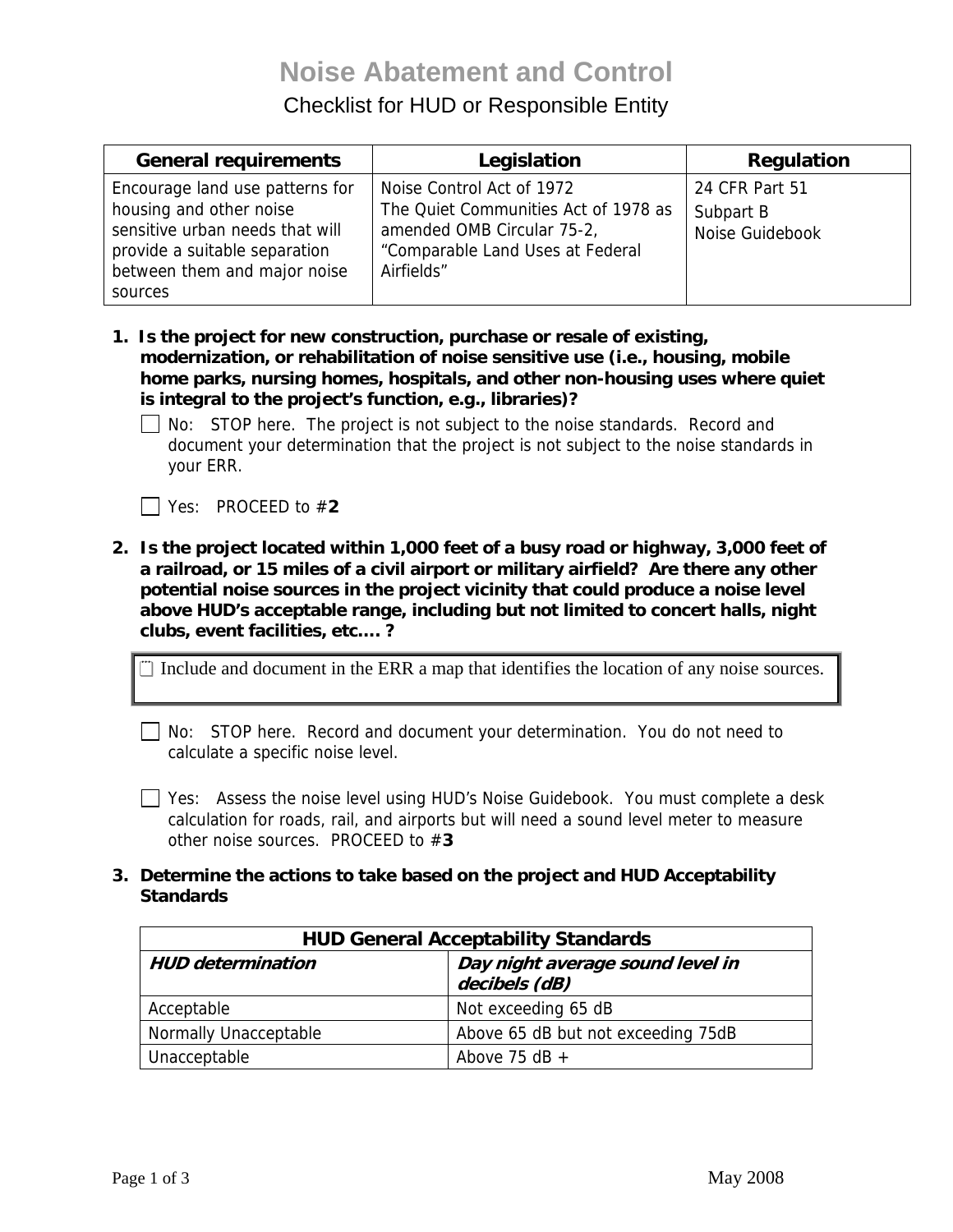#### **Is the activity for:**

Construction of new noise sensitive use? PROCEED to 3.a

 $\Box$  Purchase or resale of otherwise acceptable existing buildings (existing buildings are either more than 1 year old or buildings for which this is the second or subsequent purchaser)? Proceed to 3.b

Modernization? Proceed to 3.c

Major or substantial rehabilitation (use the definition contained in the specific program guidelines)? Proceed to 3.d

#### **a. New Construction**

#### **Is the Day-Night average sound level:**

- Above 75 dB. **Construction of new noise sensitive uses is generally prohibited**, an EIS is required prior to the approval. The Assistant Secretary or Certifying Officer may waive the EIS requirement in cases where noise is the only environmental issue and no outdoor sensitive activity will take place on the site. (Under § Part 50 approval is required of the Assistant Secretary for CPD, under § Part 58 the Certifying Officer must provide approval). Document the ERR.
- Above 65 dB but not exceeding 75 dB. **Construction of new noise sensitive uses is discouraged** – all new projects require special environmental reviews and may require special approvals prior to construction (except when the threshold has been shifted to 70 dB as described below). Information is provided at 51.104 (b)(1). Document ERR include the special review and approval. Document attenuation if approved.
- $\Box$  Not exceeding 65 dB. (this threshold may be shifted to 70 dB on a case-by-case basis when 6 specific conditions are satisfied as described at Section 51.105(a)). Noise levels are acceptable. Document the ERR.

#### **b. Purchase or Resale of Existing Building**

#### **Is the Day-Night average sound level above the acceptable level?**

 $\Box$  Yes. Consider environmental noise as a marketability factor when considering the amount of insurance or assistance that will be provided to the project?Noise exposure by itself will not result in the denial of HUD support for the resale and purchase of otherwise acceptable existing buildings. Record your determination in the ERR.

No. Record and document your determination in the ERR

#### **c. Modernization**

#### **Is the Day-Night average sound level above the acceptable level?**

- Yes. Encourage noise attenuation features in alterations. Record and document your determination in the ERR.
- No. Record and document your determination in the ERR